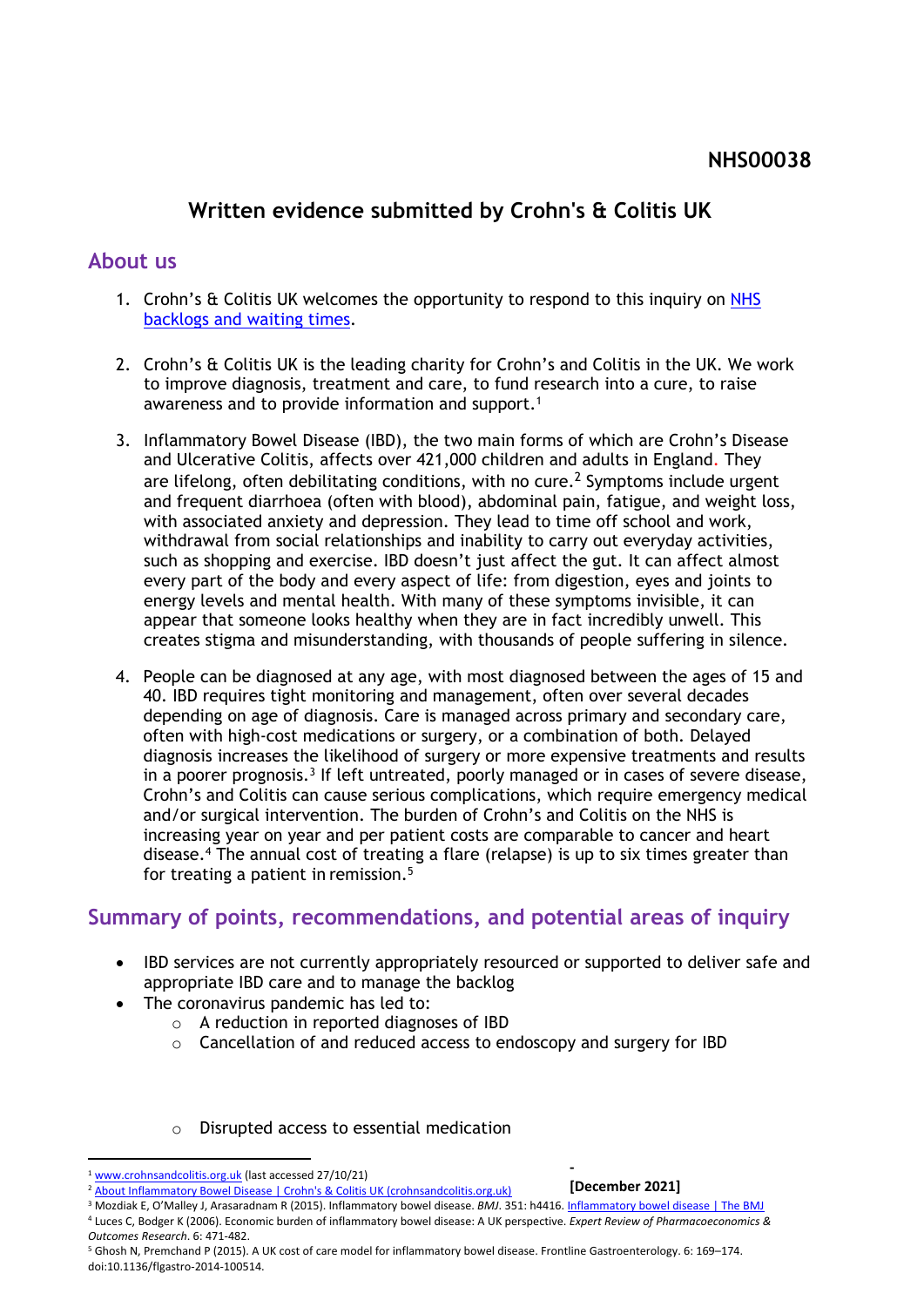- $\circ$  Delayed appointments and difficulties accessing IBD specialists and GPs
- This has impacted the ability of people with Crohn's and Colitis to stay well and has led to:
	- $\circ$  Flares, which may cause further bowel damage and increase cancer risk
	- o High need for mental health support
	- o Likely increased need for more high-cost drug treatment and complex surgery
- Priorities for clearing the backlog should include:
	- o Ensuring that IBD endoscopy and surgery is appropriately prioritised according to clinical need
	- o Publishing clearer data to monitor how urgent and serious non-cancer surgery is being carried out and lengths of waitlists
	- o Clearly communicating to patients about lengths of waits and decisions about their care and treatment
	- o Expediting access to non-invasive testing, home monitoring and preventative supported self-management through digital/remote means
	- $\circ$  Implementing different approaches to managing care effectively between specialist hospital care services and primary/community care, for example, introducing an IBD care coordinator role.
- Opportunities to redesign care, such as remote appointments and shifts to subcutaneous treatments must involve patients and be based on delivering personalised care and shared decision-making.
- A defined strategy for managing chronic long-term conditions like IBD which require highly complex MDT care is urgently needed to drive improvements in care and accelerate innovation across the system

# **Possible questions:**

- How is Federation of Surgical Specialty Associations (FSSA) guidance being applied?
- Is urgent and serious non-cancer surgery and endoscopy for example, for Crohn's Disease and Ulcerative Colitis - being prioritised appropriately?
- How will programmes such as GIRFT and Rightcare be funded to drive quality improvement and reduce unwarranted variation in care to support elective recovery?
- What actions will be taken for those people whose surgery has been cancelled but who have not been contacted since and/or offered a new date?
- Is NHS England doing enough to give people with long-term conditions the skills and confidence to manage their condition to reduce pressures on NHS? Are there plans to optimise or centralise digital approaches to patient education/supported selfmanagement for long-term conditions to aid rollout?
- Has adequate focus been given to young people and adults with dependents, who are waiting for elective surgery and for whom delays can impact their employment and livelihoods?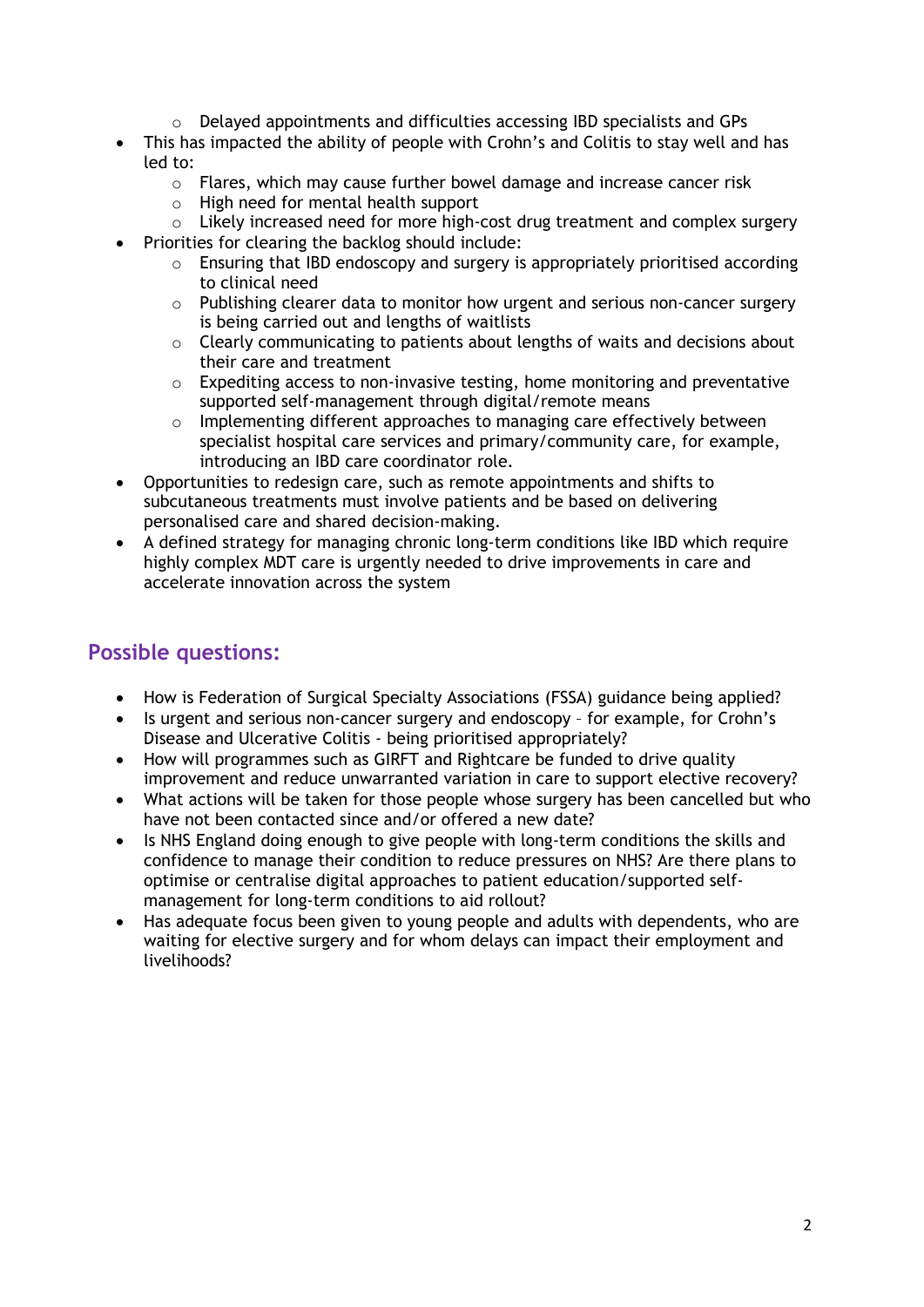## **1. Current position of NHS backlogs and waiting times following the COVID-pandemic, including the points at which patients wait for NHS treatments**

Our submission draws on a range of sources, including published articles, existing guidance, IBD Registry<sup>6</sup> data, and surveys of healthcare professionals and people with Crohn's and Colitis, which assess the provision of IBD care before and during the coronavirus pandemic.

The results from Crohn's & Colitis UK's "Healthcare Survey 2021",<sup>7</sup> highlight challenges and opportunities in relation to healthcare provision and clearing the backlog, based on experiences during the previous 6-12 months.

#### **Decisions about prioritisation**

The Federation of Surgical Specialty Associations (FSSA) has developed a [Clinical](https://fssa.org.uk/_userfiles/pages/files/covid19/prioritisation_master_261121.pdf) [Guide](https://fssa.org.uk/_userfiles/pages/files/covid19/prioritisation_master_261121.pdf) [to](https://fssa.org.uk/_userfiles/pages/files/covid19/prioritisation_master_261121.pdf) [Surgical](https://fssa.org.uk/_userfiles/pages/files/covid19/prioritisation_master_261121.pdf) [Prioritisation](https://fssa.org.uk/_userfiles/pages/files/covid19/prioritisation_master_261121.pdf) [in](https://fssa.org.uk/_userfiles/pages/files/covid19/prioritisation_master_261121.pdf) [the](https://fssa.org.uk/_userfiles/pages/files/covid19/prioritisation_master_261121.pdf) [recovery](https://fssa.org.uk/_userfiles/pages/files/covid19/prioritisation_master_261121.pdf) [from](https://fssa.org.uk/_userfiles/pages/files/covid19/prioritisation_master_261121.pdf) [the](https://fssa.org.uk/_userfiles/pages/files/covid19/prioritisation_master_261121.pdf) [Coronavirus](https://fssa.org.uk/_userfiles/pages/files/covid19/prioritisation_master_261121.pdf) [Pandemic](https://fssa.org.uk/_userfiles/pages/files/covid19/prioritisation_master_261121.pdf)**.** This guide should be *"used for reference to changing national priorities and to assess when local arrangements, therefore, need to be revised."* The guide states that patients should be pre-assessed and prehabilitated prior to surgery and that patients on a waiting list should be regularly reviewed.

The [British](https://www.bsg.org.uk/covid-19-advice/an-update-to-information-and-guidance-for-endoscopy-services-in-the-covid-19-pandemic-2/) [Society](https://www.bsg.org.uk/covid-19-advice/an-update-to-information-and-guidance-for-endoscopy-services-in-the-covid-19-pandemic-2/) [of](https://www.bsg.org.uk/covid-19-advice/an-update-to-information-and-guidance-for-endoscopy-services-in-the-covid-19-pandemic-2/) [Gastroenterology's](https://www.bsg.org.uk/covid-19-advice/an-update-to-information-and-guidance-for-endoscopy-services-in-the-covid-19-pandemic-2/) [guidelines](https://www.bsg.org.uk/covid-19-advice/an-update-to-information-and-guidance-for-endoscopy-services-in-the-covid-19-pandemic-2/) [for](https://www.bsg.org.uk/covid-19-advice/an-update-to-information-and-guidance-for-endoscopy-services-in-the-covid-19-pandemic-2/) [colonoscopy](https://www.bsg.org.uk/covid-19-advice/an-update-to-information-and-guidance-for-endoscopy-services-in-the-covid-19-pandemic-2/) [for](https://www.bsg.org.uk/covid-19-advice/an-update-to-information-and-guidance-for-endoscopy-services-in-the-covid-19-pandemic-2/) [high-risk](https://www.bsg.org.uk/covid-19-advice/an-update-to-information-and-guidance-for-endoscopy-services-in-the-covid-19-pandemic-2/) [surveillance](https://www.bsg.org.uk/covid-19-advice/an-update-to-information-and-guidance-for-endoscopy-services-in-the-covid-19-pandemic-2/) [patients](https://www.bsg.org.uk/covid-19-advice/an-update-to-information-and-guidance-for-endoscopy-services-in-the-covid-19-pandemic-2/) [during](https://www.bsg.org.uk/covid-19-advice/an-update-to-information-and-guidance-for-endoscopy-services-in-the-covid-19-pandemic-2/) [COVID-19](https://www.bsg.org.uk/covid-19-advice/an-update-to-information-and-guidance-for-endoscopy-services-in-the-covid-19-pandemic-2/) say that it is '*imperative that senior clinicians continue to triage patients according to clinical need and target the resources available to those at highest clinical risk of serious disease and where further delay risks adverse outcomes'*. The guidance states that those people with IBD at high risk of cancer should be prioritised for cancer surveillance. They also recommend that:

- For patients due surveillance colonoscopy at an interval of less than 3 years, we recommend that this is performed within 6 months of the original due date
- For patients due surveillance colonoscopy at an interval of 3 or more years, we recommend that a colorectal surveillance procedure be performed within 12 months of their original due date (i.e. this may include surveillance modalities other than colonoscopy, where deemed clinically appropriate)
- Stool faecal immunochemical testing FIT can be considered for patients on surveillance waiting lists who are overdue, to prioritise those for expedited or urgent colonoscopy, in line with existing guidance.

[Timely](https://nationalvoices.org.uk/sites/default/files/public/publications/timely_access_to_care_final.pdf) [access](https://nationalvoices.org.uk/sites/default/files/public/publications/timely_access_to_care_final.pdf) [to](https://nationalvoices.org.uk/sites/default/files/public/publications/timely_access_to_care_final.pdf) [care:](https://nationalvoices.org.uk/sites/default/files/public/publications/timely_access_to_care_final.pdf) [Principles](https://nationalvoices.org.uk/sites/default/files/public/publications/timely_access_to_care_final.pdf) [for](https://nationalvoices.org.uk/sites/default/files/public/publications/timely_access_to_care_final.pdf) [recovery](https://nationalvoices.org.uk/sites/default/files/public/publications/timely_access_to_care_final.pdf) sets out from the perspective of National Voices, which represents a range of health and social care charities, recommendations for system leaders and government, those planning services and voluntary, community and social enterprise organisations to follow. We are supportive of these recommendations, in particular:

 Clear communications to patients about lengths of waits and decisions about their care and treatment

<sup>6</sup> [UK](https://ibdregistry.org.uk/) [IBD](https://ibdregistry.org.uk/) [Registry](https://ibdregistry.org.uk/) [-](https://ibdregistry.org.uk/) [IBD](https://ibdregistry.org.uk/) [Registry](https://ibdregistry.org.uk/)

<sup>7</sup> Based on over 3,700 responses received to date from people living with Crohn's or Colitis and parents/carers of children with Crohn's or Colitis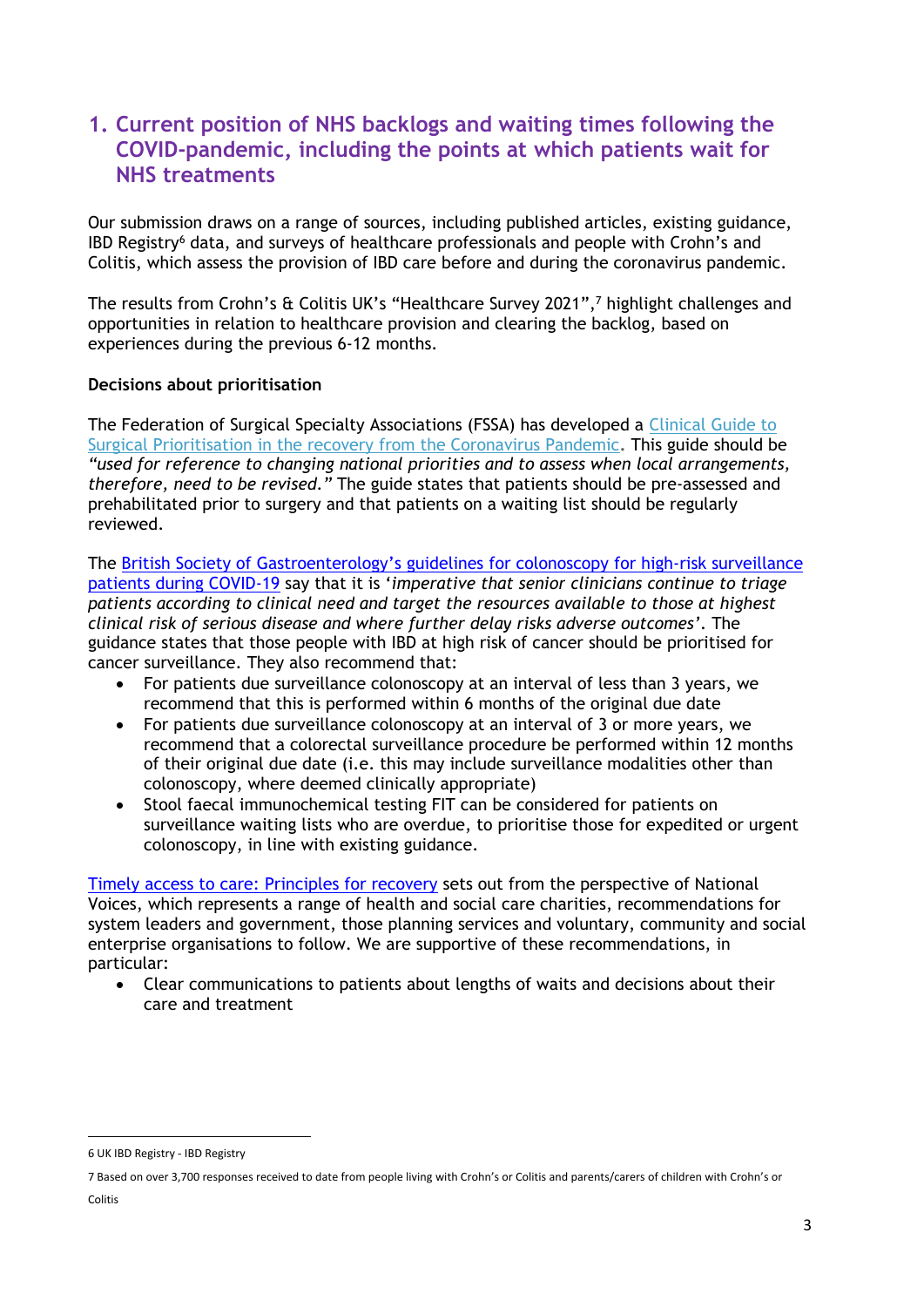- Clear communications to patients to continue to seek help and how to access the right care, at the right time and in the right place
- NHS England (NHSE) publishing a wider range of statistics to monitor the elective recovery, including data on chronic condition management such as Crohn's and Colitis
- A focus on supporting self-management and patient education to empower patients to keep themselves as well as possible and avoid hospital admission or emergency surgery (where possible)

#### **The emerging threat of missed and delayed diagnosis**

IBD is not well understood either by the public or by general practitioners (GPs), who see a high proportion of patients with lower gastrointestinal symptoms. This creates delays in people recognising they have symptoms that should be investigated and in GPs carrying out the relevant tests and making the necessary referrals to secondary care. There are often further delays before a specialist can be seen and then before treatment is initiated. The pandemic has created additional challenges at each of these stages, due to difficulties accessing appointments, tests and investigations.

IBD Registry data from April to June 2020, compared with the same period in 2019, shows that the rate of new diagnoses of IBD recorded fell from 49 to 13 per 1,000 events (-74%).<sup>8</sup> Diagnosis is also taking longer than before the pandemic:

- 29% who had been recently diagnosed said this had taken more than a year
- 41% said it had taken more than two weeks for treatment to start after diagnosis (up from 24% in 2019)

*"I was an inpatient when I got diagnosed so needed rescue treatment. I do believe my late diagnosis caused me to end up in hospital."*

*"Never actually saw a 'human' - I still have only spoken to my GP and consultant over the phone. The only time I have physically seen someone was to have my colonoscopy."*

*"No face-to-face appointments and no real explanation or support."*

#### **Access to IBD advice lines and GPs**

As a chronic, fluctuating condition with the potential for complications to be serious and potentially life-threatening, rapid access to specialists is essential for people with Crohn's or Colitis.

The IBD Standards state that people should get a response from their IBD advice line by the end of the next working day.

 More than one in four (27%) of those who had tried to contact their IBD advice line said they did not usually or always get a response by the end of the next working day

<sup>8</sup> Bodger K *et al* on behalf of the UK IBD Registry Collaboration. **COVID-19 impact on care and prescribing for inflammatory bowel disease: Data from the IBD Registry**. Abstract to be presented at British Society of Gastroenterology Annual Meeting, 8-11th November 2021.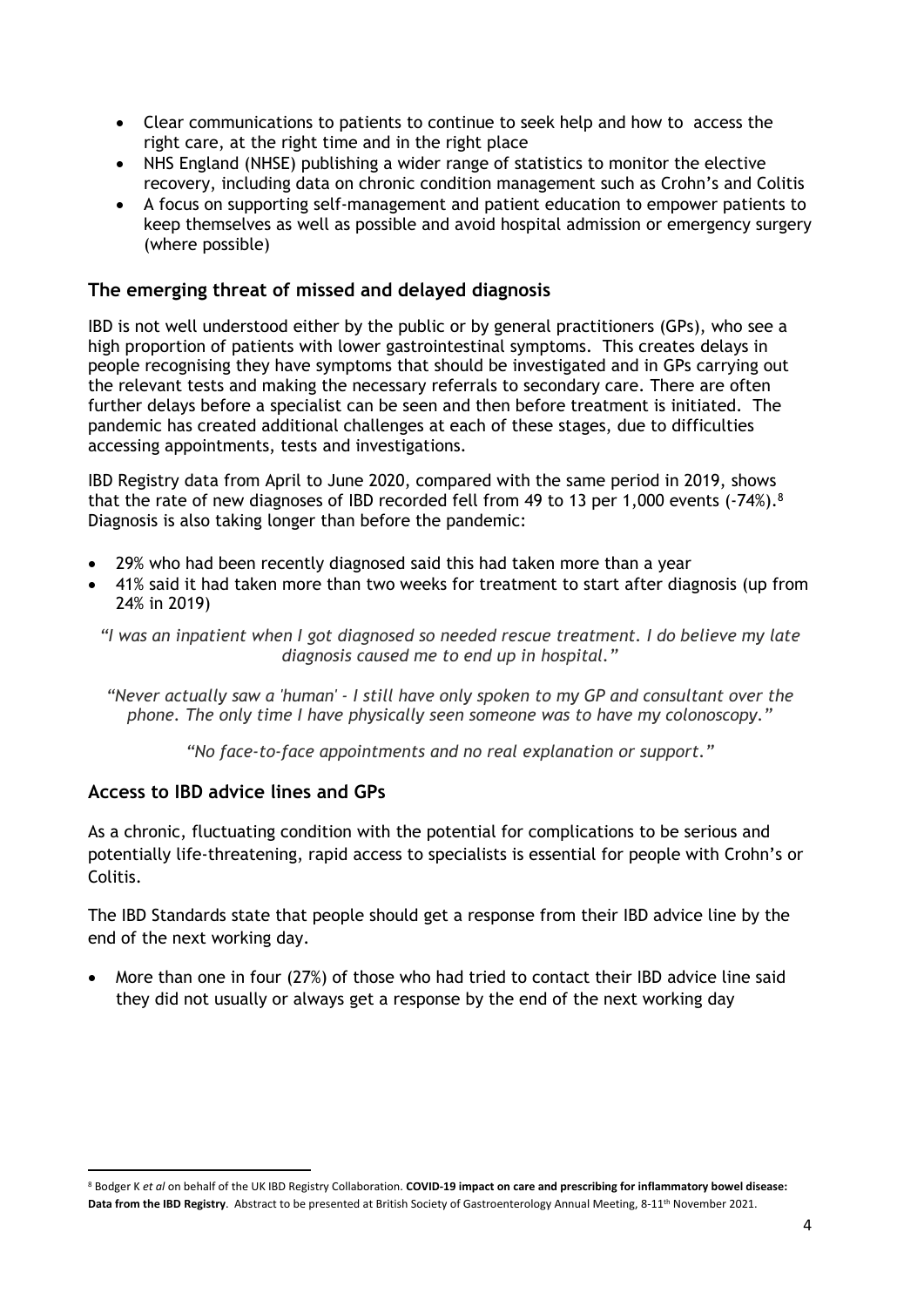41% of those who had needed care from their GP during the previous six months said they had been unable to get the care they needed

Some of the issues highlighted were related to difficulties getting appointments or tests, while others were caused by limitations of telephone appointments and lack of joined-up care.

*"It has been very difficult to get appointments and blood tests for monitoring."*

*"GP didn't know what to do, ended up in A&E as I couldn't access IBD flare line."*

*"Most appointments were over the phone. I had to send photos of Crohns-related skin issues to my surgery."*

*"Always difficult! Shared care agreement with GP to prescribe azathioprine. However, he was unaware our son was in biologics- adalimumab - because this is prescribed by hospital. Lack of joined-up care."*

### **Colonoscopy**

IBD patients require endoscopy for diagnosis, monitoring, surveillance and treatment. The pandemic has had a significant impact on endoscopy in line with national guidance,<sup>9</sup> with much of this cancelled during the first lockdown. Enhanced safety procedures present challenges in terms of managing the backlog. Studies have shown stark decreases in lower gastrointestinal endoscopy, including both diagnostic and therapeutic colonoscopy and flexible sigmoidoscopy.<sup>10</sup>

Nearly one quarter of those who needed a colonoscopy during the previous six months said this had been cancelled, with fewer than half of these being given a new date.

People with IBD have an increased risk of bowel cancer, particularly those with more extensive or active disease or Primary Sclerosing Cholangitis (PSC). [NICE](https://www.nice.org.uk/guidance/cg118/evidence/cg118-colonoscopic-surveillance-for-prevention-of-colorectal-cancer-in-people-with-ulcerative-colitis-crohns-disease-or-adenomas-full-guideline2) and [BSG](https://www.bsg.org.uk/wp-content/uploads/2019/12/BSG-IBD-Guidelines-2019.pdf) [guidelines](https://www.bsg.org.uk/wp-content/uploads/2019/12/BSG-IBD-Guidelines-2019.pdf) and the IBD Standards recommend regular cancer surveillance, in line with national guidance. However, only 18% of those responding to the (pre-pandemic) IBD UK patient survey reported that they knew when their screening colonoscopy was due and would receive a reminder. 52% of services said there was a clear, documented process for colorectal cancer surveillance which is communicated to patients. NHSE's quality improvement programme Getting It Right First Time (GIRFT) found post-colonoscopy colorectal cancer rates varied between trusts from 3.31% to 12.05%, with rates being much higher among patients with IBD.

These findings underline the importance of urgently reviewing surveillance for people with IBD who are at increased risk of cancer, and whose surveillance has been affected by COVID-19, to ensure that early detection in this high-risk group is not missed. This is reinforced by the [British](https://www.bsg.org.uk/covid-19-advice/an-update-to-information-and-guidance-for-endoscopy-services-in-the-covid-19-pandemic-2/) [Society](https://www.bsg.org.uk/covid-19-advice/an-update-to-information-and-guidance-for-endoscopy-services-in-the-covid-19-pandemic-2/) [of](https://www.bsg.org.uk/covid-19-advice/an-update-to-information-and-guidance-for-endoscopy-services-in-the-covid-19-pandemic-2/) [Gastroenterology's](https://www.bsg.org.uk/covid-19-advice/an-update-to-information-and-guidance-for-endoscopy-services-in-the-covid-19-pandemic-2/) [guidelines](https://www.bsg.org.uk/covid-19-advice/an-update-to-information-and-guidance-for-endoscopy-services-in-the-covid-19-pandemic-2/) [for](https://www.bsg.org.uk/covid-19-advice/an-update-to-information-and-guidance-for-endoscopy-services-in-the-covid-19-pandemic-2/) [colonoscopy](https://www.bsg.org.uk/covid-19-advice/an-update-to-information-and-guidance-for-endoscopy-services-in-the-covid-19-pandemic-2/) [for](https://www.bsg.org.uk/covid-19-advice/an-update-to-information-and-guidance-for-endoscopy-services-in-the-covid-19-pandemic-2/) [high-risk](https://www.bsg.org.uk/covid-19-advice/an-update-to-information-and-guidance-for-endoscopy-services-in-the-covid-19-pandemic-2/) [surveillance](https://www.bsg.org.uk/covid-19-advice/an-update-to-information-and-guidance-for-endoscopy-services-in-the-covid-19-pandemic-2/) [patients](https://www.bsg.org.uk/covid-19-advice/an-update-to-information-and-guidance-for-endoscopy-services-in-the-covid-19-pandemic-2/) [during](https://www.bsg.org.uk/covid-19-advice/an-update-to-information-and-guidance-for-endoscopy-services-in-the-covid-19-pandemic-2/) [COVID-19](https://www.bsg.org.uk/covid-19-advice/an-update-to-information-and-guidance-for-endoscopy-services-in-the-covid-19-pandemic-2/).

<sup>9</sup> [Endoscopy](https://www.bsg.org.uk/covid-19-advice/endoscopy-activity-and-covid-19-bsg-and-jag-guidance/) [activity](https://www.bsg.org.uk/covid-19-advice/endoscopy-activity-and-covid-19-bsg-and-jag-guidance/) [and](https://www.bsg.org.uk/covid-19-advice/endoscopy-activity-and-covid-19-bsg-and-jag-guidance/) [COVID-19:](https://www.bsg.org.uk/covid-19-advice/endoscopy-activity-and-covid-19-bsg-and-jag-guidance/) [BSG](https://www.bsg.org.uk/covid-19-advice/endoscopy-activity-and-covid-19-bsg-and-jag-guidance/) [and](https://www.bsg.org.uk/covid-19-advice/endoscopy-activity-and-covid-19-bsg-and-jag-guidance/) [JAG](https://www.bsg.org.uk/covid-19-advice/endoscopy-activity-and-covid-19-bsg-and-jag-guidance/) [guidance](https://www.bsg.org.uk/covid-19-advice/endoscopy-activity-and-covid-19-bsg-and-jag-guidance/) [|](https://www.bsg.org.uk/covid-19-advice/endoscopy-activity-and-covid-19-bsg-and-jag-guidance/) [The](https://www.bsg.org.uk/covid-19-advice/endoscopy-activity-and-covid-19-bsg-and-jag-guidance/) [British](https://www.bsg.org.uk/covid-19-advice/endoscopy-activity-and-covid-19-bsg-and-jag-guidance/) [Society](https://www.bsg.org.uk/covid-19-advice/endoscopy-activity-and-covid-19-bsg-and-jag-guidance/) [of](https://www.bsg.org.uk/covid-19-advice/endoscopy-activity-and-covid-19-bsg-and-jag-guidance/) [Gastroenterology](https://www.bsg.org.uk/covid-19-advice/endoscopy-activity-and-covid-19-bsg-and-jag-guidance/)

<sup>&</sup>lt;sup>10</sup> M Deputy, O Faiz et al The provision of, and outcomes for, inflammatory bowel disease services during the Covid-19 pandemic: a nationwide observational study (unpublished, journal submission pending, based on analysis of Hospital Episode Statistic data)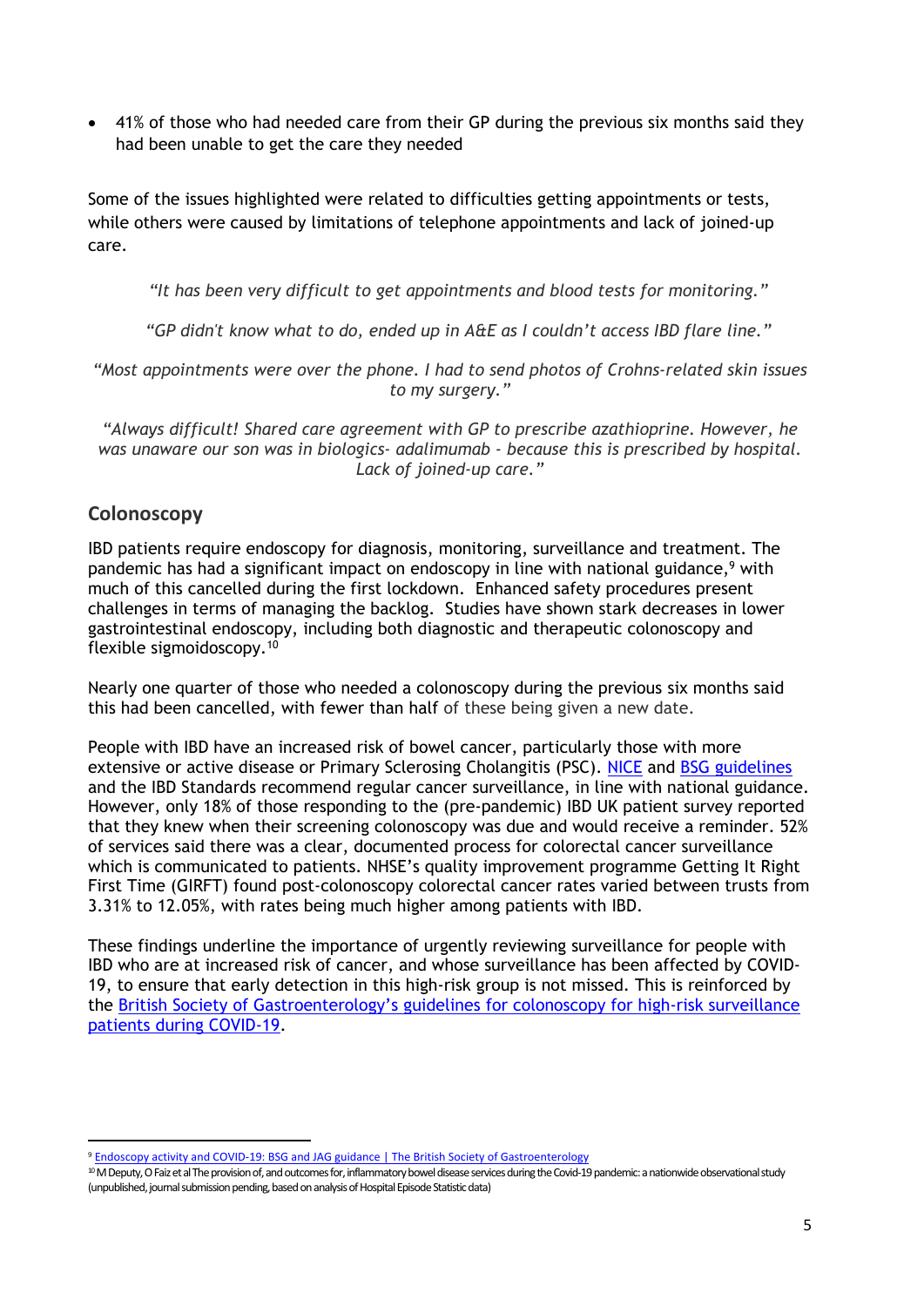*"The delay in colonoscopy was very stressful as I was having a flare and really needed a colonoscopy."*

*"CT showed definite stricture and obstruction - Consultant said I need urgent colonoscopy* with dilation to widen the stricture - was told 4 - 6 week wait - but now told I have no date *but on the waiting list."*

*"I had to wait a long time to get the colonoscopy which has meant that the change of treatment has also been held up and my health has deteriorated over the waiting time."*

### **Urgent care**

Many people with Crohn's or Colitis may require urgent or emergency care if they experience a severe flare and are unable to contact anyone in the specialist team quickly. Flares that are untreated can allow inflammation to progress leading to malnutrition, bowel obstruction, fistulas, and intestinal rupture or perforation.

 29% of those who needed urgent care during the previous six months said they were not able to get the help they needed.

*"Waiting times at A&E have been up to 10 hours, particularly recently. I have been sent home from A&E to come back to ambulatory care units in 2 days' time with a fistula leaking faeces with no short-term care in place to manage this- because of a lack of capacity in the system"*

*"Urgently admitted under general surgery and told that Gastro surgeons were unavailable to me."*

#### **Surgery**

21% of people with Crohn's will have resection surgery within five years of diagnosis and 26% within 10 years. 10–15% of people with Ulcerative Colitis are likely to require surgery at five to 10 years. People with extensive disease are at risk of potentially life-threatening complications – such as a complete blockage or perforation of the bowel – if surgery is not considered in a timely fashion.

FSSA [guidance](https://fssa.org.uk/_userfiles/pages/files/covid19/prioritisation_master_261121.pdf) states that:

- Colectomy for acute severe ulcerative colitis not responding to conservative Rx should be priority 1b and the procedures to be performed in <72 hours
- Crohn's disease stricture/fistula not responsive to endoscopic/medical Rx should be prioritised at a P2 and procedure to be performed < 1 month
- (Paediatric general and urological surgery) Crohn's Disease stricture/fistula/ optimise medication/ nutrition should be prioritised at a P2 and procedure to be performed < 1 month
- Seton insertion symptomatic anal fistulae (incl. perianal Crohn's) should be a priority 3 and the procedure to be performed < 3 months
- Colectomy/ proctectomy for colitis refractory to medical Rx (excluding acute, severe colitis treated urgently should be prioritised as a priority 3 and a procedure to be performed < 3 months
- (Paediatric general and urological surgery) Laparotomy Colectomy for colitis (Ulcerative Colitis/ Hirschsprung's) not responding to conservative Rx should be priority 1b and the procedures to be performed in <72 hours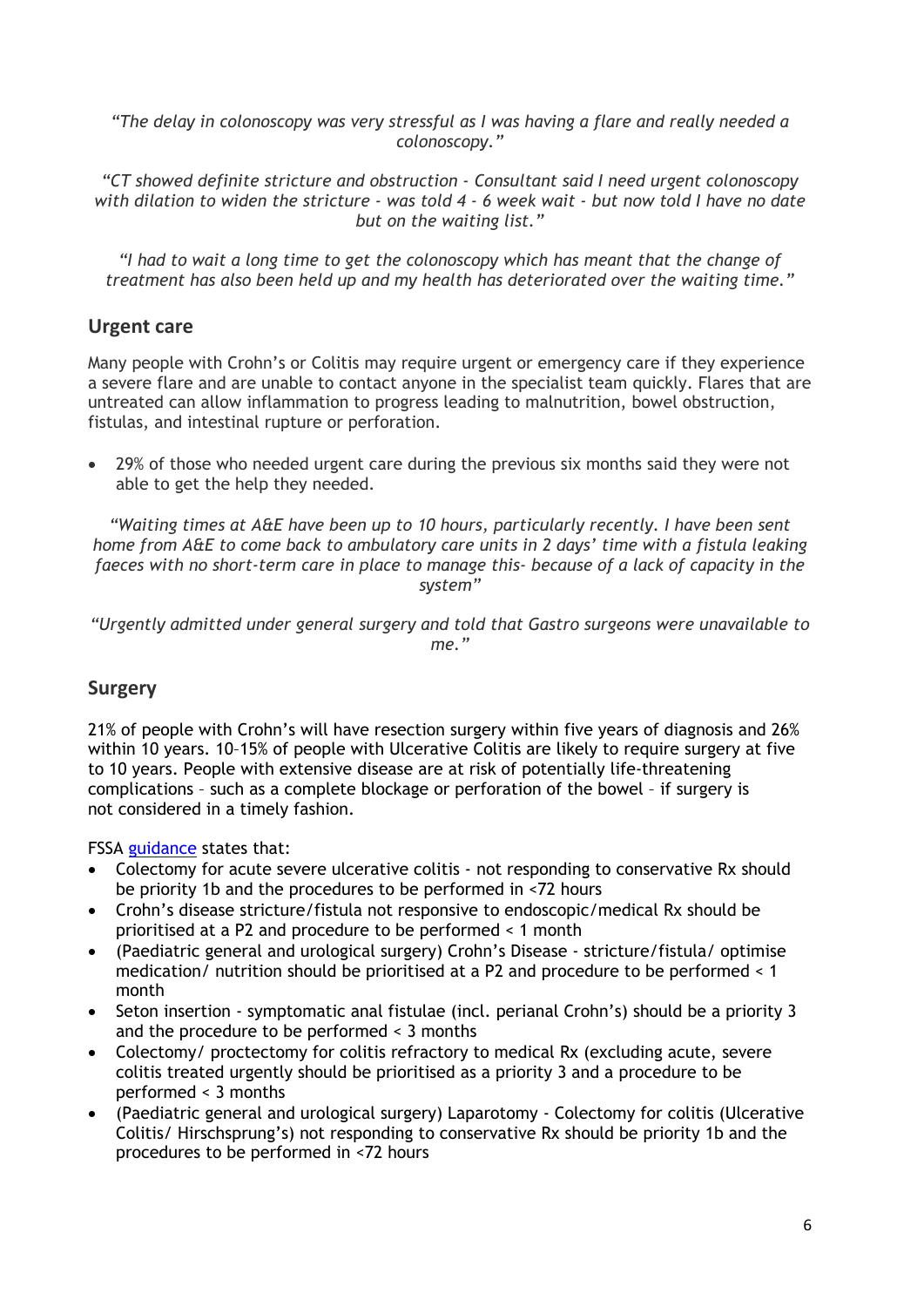Emergency medical admissions for acute Ulcerative Colitis and acute Crohn's Disease were greatly reduced (16.4% and 8.7% respectively). Reductions were observed for all IBD procedures with the largest deficits in lower gastrointestinal endoscopy, reversal of ileostomy and surgery for ileal Crohn's Disease.<sup>11</sup> Crohn's & Colitis UK's Healthcare Survey found that:

- 29% of those who needed surgery during the previous 12 months had had this cancelled, and over half of these still did not have a new date for the surgery to take place
- More than one third of the operations needed were for unplanned emergency surgery, which might have been avoided had appropriate treatment been possible at an earlier stage

*"Need rectum removal and fitted with permanent stoma. Been waiting for nearly a year for this surgery after failing all medications and having a severe reaction to the last one. Currently on meds to manage some symptoms but continue to struggle daily."*

*"Panproctocolectomy, priority 2. Initial referral July 2021 (have been waiting over 13 months). I also have metastatic cancer and Stage 4 chronic kidney disease."*

## **2. How trends in waiting times changed before the emergence of COVID-19.**



We had seen a gradual improvement in standards of care in IBD, supported by the creation of the IBD Standards and IBD Audit from 2009-14. However, there were concerns that the gains seen over years bought through increased focus would be lost when the Healthcare Quality Improvement Partnership IBD Audit, led by the Royal College of Physicians, ended in 2014.

Published in April 2021, the IBD UK report ["Crohn's](https://ibduk.org/reports/crohns-and-colitis-care-in-the-uk-the-hidden-cost-and-a-vision-for-change) [and](https://ibduk.org/reports/crohns-and-colitis-care-in-the-uk-the-hidden-cost-and-a-vision-for-change) [Colitis](https://ibduk.org/reports/crohns-and-colitis-care-in-the-uk-the-hidden-cost-and-a-vision-for-change) [Care:](https://ibduk.org/reports/crohns-and-colitis-care-in-the-uk-the-hidden-cost-and-a-vision-for-change) [the](https://ibduk.org/reports/crohns-and-colitis-care-in-the-uk-the-hidden-cost-and-a-vision-for-change) [Hidden](https://ibduk.org/reports/crohns-and-colitis-care-in-the-uk-the-hidden-cost-and-a-vision-for-change) [Cost](https://ibduk.org/reports/crohns-and-colitis-care-in-the-uk-the-hidden-cost-and-a-vision-for-change) [and](https://ibduk.org/reports/crohns-and-colitis-care-in-the-uk-the-hidden-cost-and-a-vision-for-change) [a](https://ibduk.org/reports/crohns-and-colitis-care-in-the-uk-the-hidden-cost-and-a-vision-for-change) [Vision](https://ibduk.org/reports/crohns-and-colitis-care-in-the-uk-the-hidden-cost-and-a-vision-for-change) [for](https://ibduk.org/reports/crohns-and-colitis-care-in-the-uk-the-hidden-cost-and-a-vision-for-change) [Change"](https://ibduk.org/reports/crohns-and-colitis-care-in-the-uk-the-hidden-cost-and-a-vision-for-change)<sup>12</sup> was based on the most comprehensive assessment of IBD care ever undertaken from 166 (72%) of IBD services and over 10,000 adults and children with IBD against the IBD Standards, which define good quality care.<sup>13</sup>

Data collected in 2019/2020 revealed high levels of urgent and emergency care, the result of services under strain. This manifested in delays in diagnosis, investigations and surgery and a lack of personalised, proactive care.

<sup>11</sup> M Deputy, O Faiz et al The provision of, and outcomes for, inflammatory bowel disease services during the Covid-19 pandemic: a nationwide observational study (unpublished, journal submission pending, based on analysis of Hospital Episode Statistic data)

<sup>&</sup>lt;sup>12</sup> [Crohn's](https://ibduk.org/reports/crohns-and-colitis-care-in-the-uk-the-hidden-cost-and-a-vision-for-change) [and](https://ibduk.org/reports/crohns-and-colitis-care-in-the-uk-the-hidden-cost-and-a-vision-for-change) [Colitis](https://ibduk.org/reports/crohns-and-colitis-care-in-the-uk-the-hidden-cost-and-a-vision-for-change) [Care](https://ibduk.org/reports/crohns-and-colitis-care-in-the-uk-the-hidden-cost-and-a-vision-for-change) [in](https://ibduk.org/reports/crohns-and-colitis-care-in-the-uk-the-hidden-cost-and-a-vision-for-change) [the](https://ibduk.org/reports/crohns-and-colitis-care-in-the-uk-the-hidden-cost-and-a-vision-for-change) [UK:](https://ibduk.org/reports/crohns-and-colitis-care-in-the-uk-the-hidden-cost-and-a-vision-for-change) [The](https://ibduk.org/reports/crohns-and-colitis-care-in-the-uk-the-hidden-cost-and-a-vision-for-change) [Hidden](https://ibduk.org/reports/crohns-and-colitis-care-in-the-uk-the-hidden-cost-and-a-vision-for-change) [Cost](https://ibduk.org/reports/crohns-and-colitis-care-in-the-uk-the-hidden-cost-and-a-vision-for-change) and a... [|](https://ibduk.org/reports/crohns-and-colitis-care-in-the-uk-the-hidden-cost-and-a-vision-for-change) [IBD](https://ibduk.org/reports/crohns-and-colitis-care-in-the-uk-the-hidden-cost-and-a-vision-for-change) [UK](https://ibduk.org/reports/crohns-and-colitis-care-in-the-uk-the-hidden-cost-and-a-vision-for-change)

<sup>13</sup> [IBD](https://ibduk.org/ibd-standards) [Standards](https://ibduk.org/ibd-standards) [|](https://ibduk.org/ibd-standards) [IBD](https://ibduk.org/ibd-standards) [UK](https://ibduk.org/ibd-standards)